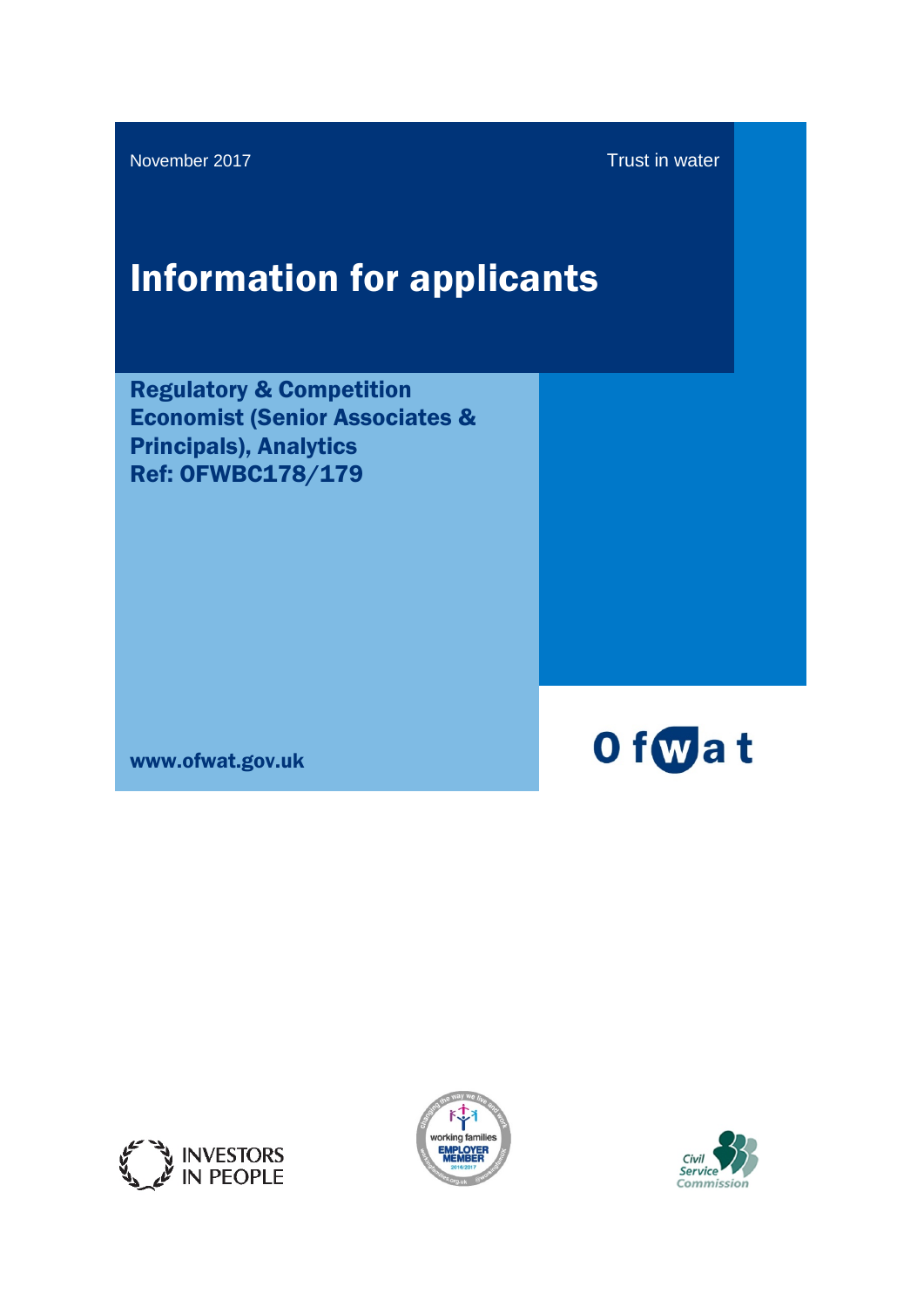# Introduction from Cathryn Ross, Chief Executive



#### Water is not a dry issue.

The water sector in England and Wales has come a long way in the past 27 years. At privatisation, polluted beaches and rivers and neglected infrastructure meant we were seen as the 'dirty man of Europe'.

The regulation of this sector was entrusted to the Water Services Regulation Authority (Ofwat) which has maintained a steady hand in driving and incentivising the sector to deliver and

to improve. Over the period since privatisation, the water companies have invested more than £120 billion in maintaining and improving services for consumers and the environment. Today, for example, the amount of water lost through leaks is down by about a third since the mid-1990s. In addition, salmon have returned to the River Mersey, once considered one of the most polluted in Europe. All of this has been delivered efficiently too – a litre of tap water, supplied and taken away, costs less than half a penny.

But the world is changing. The water sector faces new problems and very different challenges. In the future, climate change may mean we get more droughts and more floods, making it harder to maintain resilient supplies. Our population is growing, putting more pressure on the water we use. Lifestyle changes have increased our appetite for water in our homes, our work places and our places of leisure. The changing social and economic landscape also means we need to reconsider how business operates and how customers are able to afford their water and sewerage bills.

Ofwat needs to be at forefront of determining and implementing a regulatory system that will protect customers' interests, drive efficiencies and innovation, enable efficient companies to finance their functions and to ensure that the 'promises of privatisation' are delivered. We all need sustainable solutions to these problems.

To do this, Ofwat needs to be at the very top of its game. Economists will play a central role in helping shape our future work programme. This includes, our Water 2020 programme: the design of the regulatory arrangements for the 2019 price review and the development of upstream markets to support the delivery of the Water Act. Regulatory economists will take responsibility for driving forward a rigorous analytical approach to develop and implement approach to upstream markets and regulation and articulate and communicate policy to stakeholders.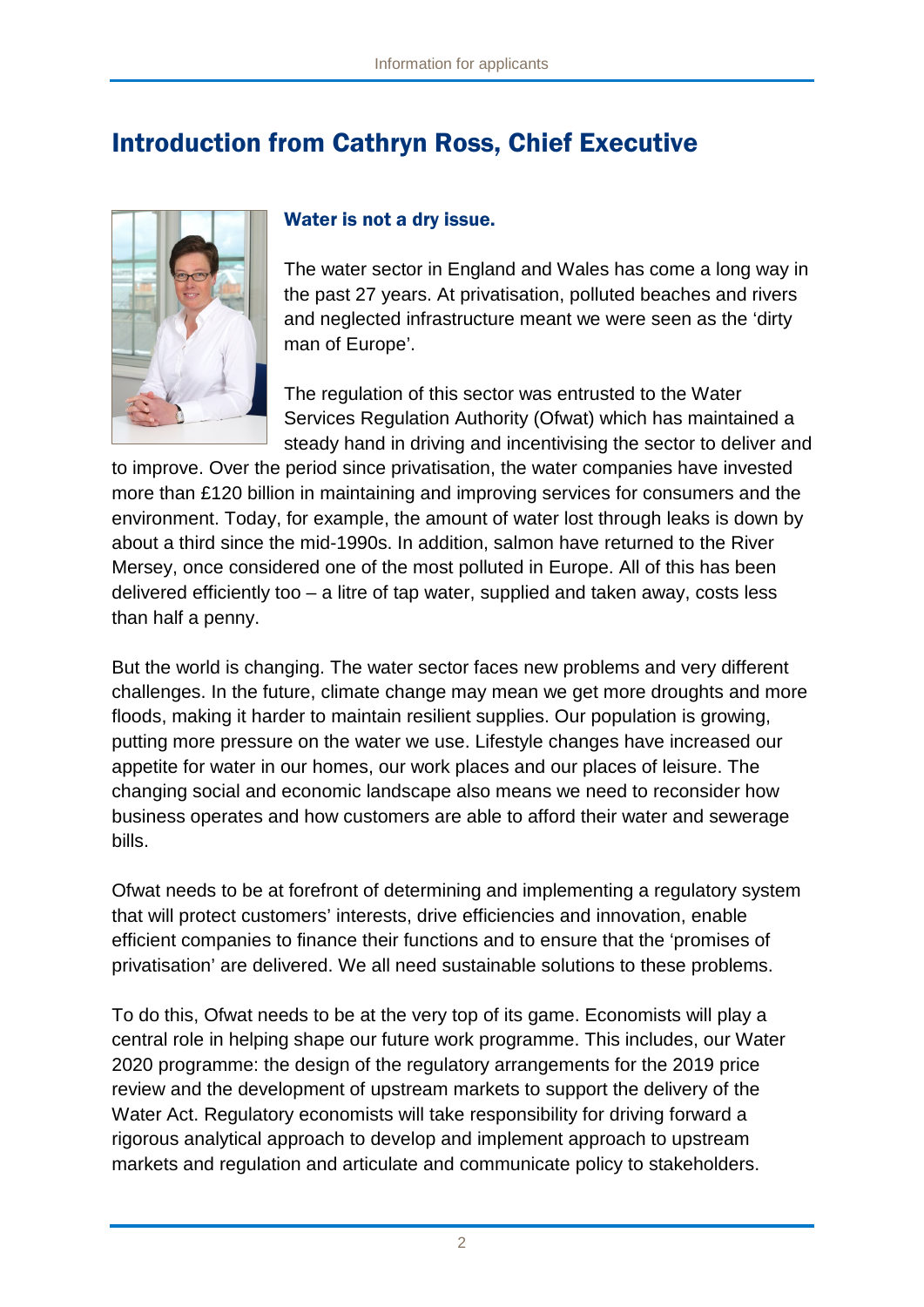They will help apply Ofwat's new strategy and regulatory model to the way we regulate and challenge the sector. Thank you for your interest in joining Ofwat at what is a very exciting time for us. We look forward to receiving your application.

#### Cathryn Ross Ofwat Chief Executive

# About Ofwat and the role

Ofwat (the Water Services Regulation Authority) is the economic regulator of the water and wastewater sector in England and Wales. Our role is to help firms in the sector build trust and confidence with customers, the environment and wider society. Our strategic priorities include:

- Delivering the reforms provided for in the Water Act 2014 and help to ensure that they deliver real benefits for water customers and society. In addition to the opening the non-household retail market to competition in April 2017, this also includes supporting the development of water trading and abstraction reform. These developments will require changes to the way we set prices in our 2019 review;
- Working with the sector to improve the customer experience in particular by improving resilience, delivering a step change in customer service, maintaining affordability and driving efficiency;
- Maintaining the confidence of investors in the water sector and our regulation of it, though this period of change;
- Developing the means by which we monitor the sector's performance against our vision of trust and confidence, and receive assurance from the sector;
- Securing stakeholder engagement and support for change; and
- Ensuring Ofwat has the skills, experience, systems, processes and culture to deliver the strategy.

Our focus is on regulating in a pro-market way which means establishing an effective framework that improves information (e.g. quality and visibility); improves buyers' and sellers' ability to transact (e.g. reducing 'transaction costs'); and/or by improving incentives on buyers and sellers to transact efficiently. In addition, we will look to make targeted interventions only, rather than taking a prescriptive, one-size-fits-all approach.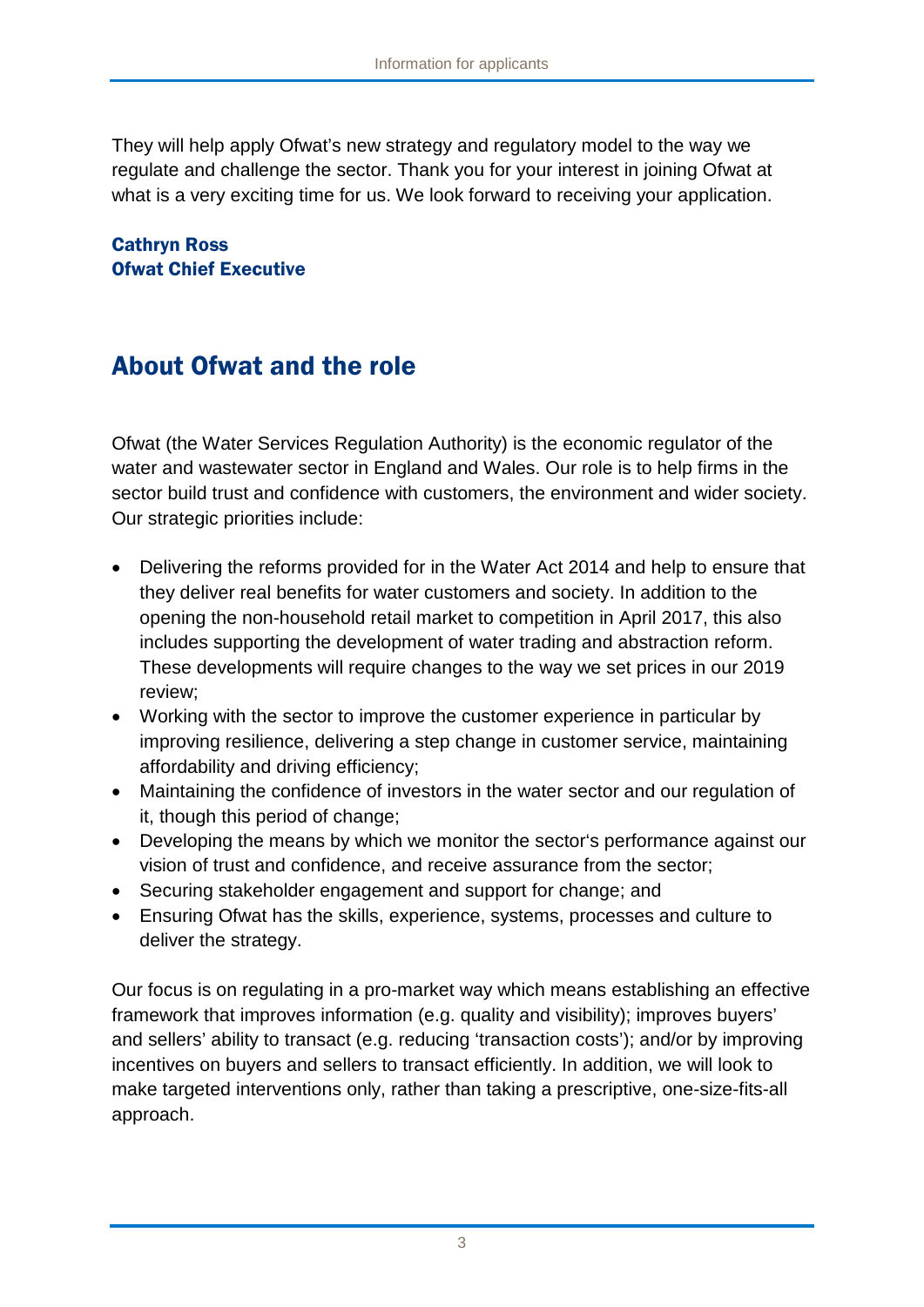We are seeking experienced regulatory and/or competition economists at a Senior Associate or Principal level, depending on experience. Successful candidates will play an important role in either:

- Delivering our next industry price review that will be concluded by the end of 2019; or
- Ensuring that markets that are opened to competition deliver well for consumers and anticompetitive behaviour is deterred or tackled quickly and effectively.

Successful candidates, however, are expected to be able to respond flexibly to the needs across the organisation and its key programmes including Market Outcomes and Enforcement, Strategy and Planning, and Finance and Governance.

This role requires a high level of technical competency, good written and oral communication skills, well developed people and a stakeholder management skills, and a track record of delivery against challenging deadlines.

This role is part of the Analytics Pool which comprises a range of economists with a variety of specialisms including competition, regulation and finance, statisticians, financial modellers, corporate finance experts, engineers and other experts.

## Professional & Role requirements

Successful candidates will need to be able to demonstrate that they meet the following criteria:

#### **Education**

- Under graduate degree (or equivalent) in economics (essential)
- Post graduate degree (or equivalent) in economics (desirable)

#### Core skills and knowledge

- In-depth practical knowledge of microeconomics and its application to economic regulation and/or of competition and industrial economics theory (essential);
- Detailed understanding of techniques applied to economic regulation including one or more of the following (essential):
	- o Incentive design and the allocation of risk;
	- o Setting the cost of capital and margins;
	- o Access pricing and charging rules;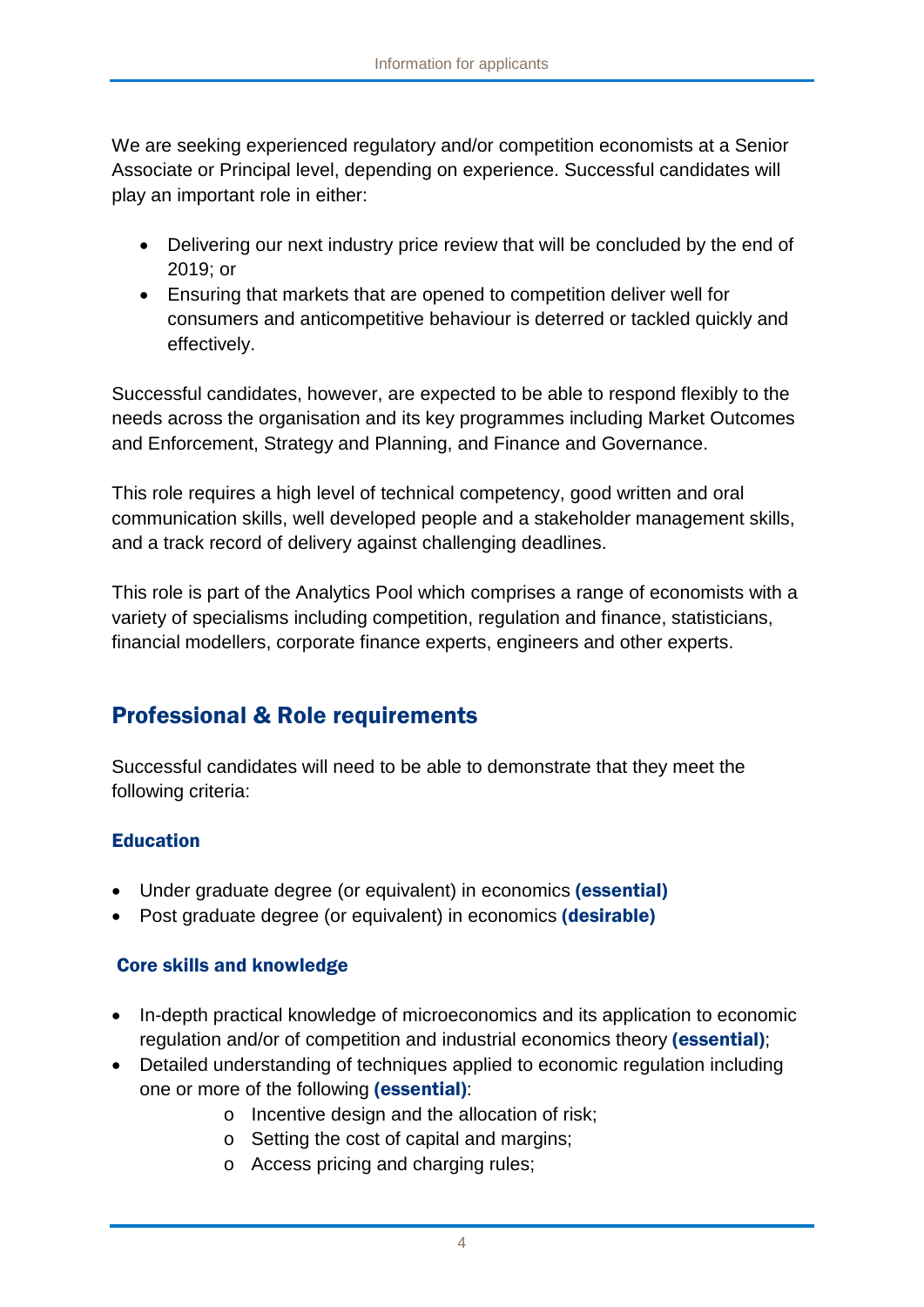- o Cost assessment and modelling;
- o Market design and development;
- o Mechanisms to facilitate third party delivery of infrastructure;
- Excellent analytical skills including qualitative and quantitative techniques including knowledge of econometric analysis (essential);
- Ability to identify economic issues and develop options in the context of policy development and regulatory and/or competition enforcement (essential);
- Excellent oral and written communication skills, including the ability to communicate complex economic analysis to non-technical audiences (essential);
- High degree of numeracy (essential);
- Understanding of economic regulation in the water industry and/or of the application of competition economics and competition legislation in the UK (desirable); and
- Knowledge of behavioural economics and its application to economic regulation (desirable).

#### **Experience**

Candidates must be able to demonstrate that they have:

- Experience of carrying out a relevant regulatory role within Government, a regulated business, consultancy or in another similarly relevant position and/or undertaking economic analysis in competition, industrial economics or a closely related field (essential – extensive experience required for Principal level);
- Experience of gathering, analysing and managing complex information on firms and markets or similar areas (essential);
- Experience of providing strong intellectual leadership on regulatory policy issues based on sound knowledge of relevant economic theory and quantitative techniques (essential – extensive experience required for Principal level);
- Experience of working under pressure to produce high quality analysis to tight timescales while managing competing priorities (essential);
- Experience of engaging with senior internal and external stakeholders (desirable for Senior Associates, essential for Principal level);
- Experience of assessing and providing a quality assurance role both for more junior economists' analysis and that of consultants (desirable for Senior Associates, essential for Principal level);
- Experience in identifying and facilitating interactions and linkages between projects and cases (desirable for Senior Associates, essential for Principal level); and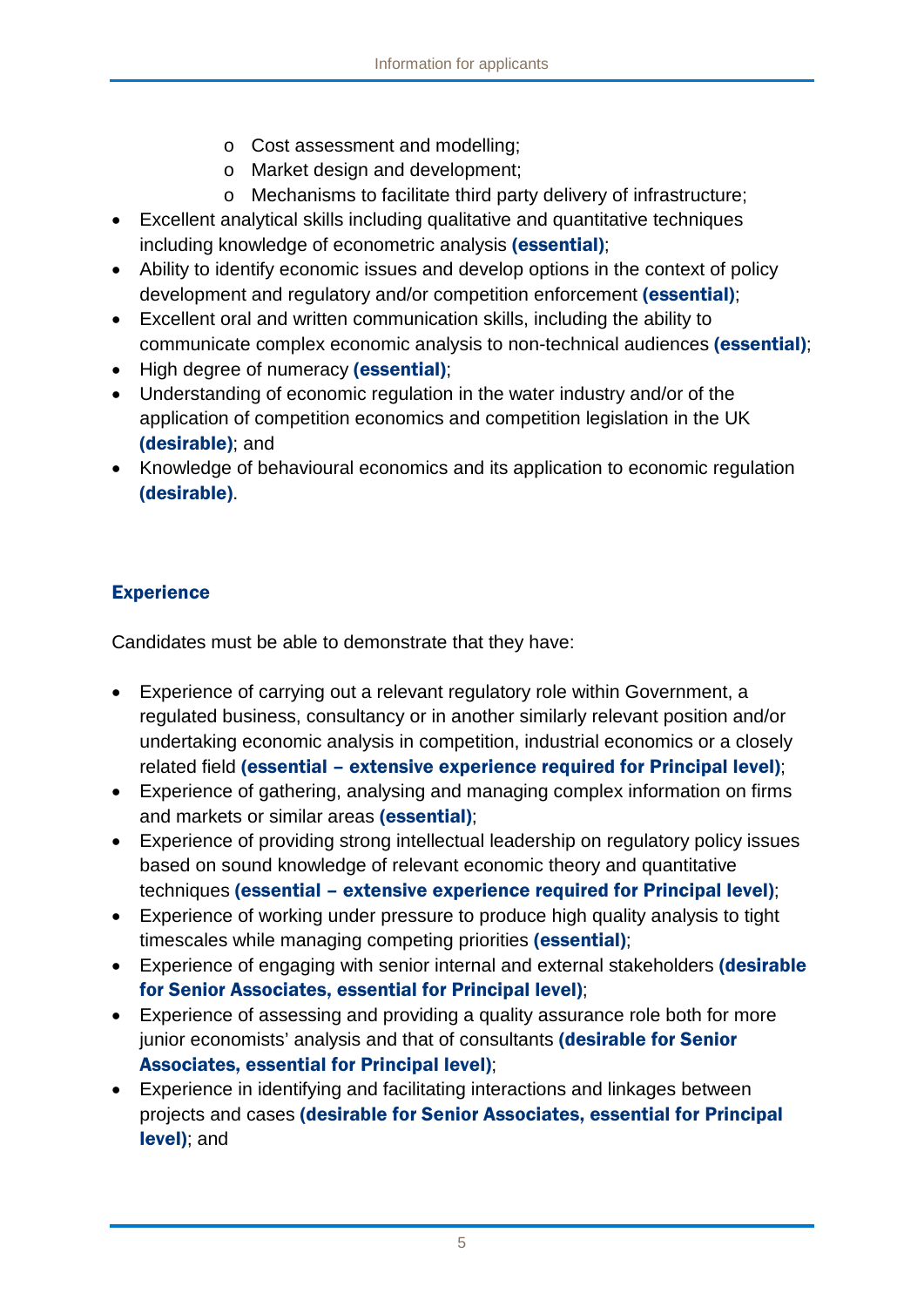• Experience in working as part of multi-disciplinary teams (desirable for Senior Associates, essential for Principal level).

## Key deliverables and behaviours

Successful candidates can expect to be working on more than one project at any time, and on a range of projects over time. These may include playing an important role in:

- Delivering the next water sector price control PR19, including work on customer outcome delivery incentives, the balance of regulated companies' risk and reward accorded though the price control, the form of control that we use to regulate different economic activities of water companies, the development of our approach to charges, or the design of the wholesale markets;
- Undertaking competition law investigations in water markets open to competition and conducting analysis and leading market studies examining the functioning of particular markets and features of markets;
- Monitoring of the non-household retail market including potential enforcement activities;
- Designing the framework for opening new upstream markets in the water value chain;
- Enforcement and market study activities that Ofwat's Market and Outcomes Programme might undertake;
- Considering the impact of mergers involving regulated water companies on the ability of Ofwat to make comparisons across regulated firms, and liaise with the Competition and Markets Authority to provide analytical input into such cases; or
- Monitoring of compliance of the regulated companies with the regulatory framework as part of our Finance and Governance Programme.

The successful candidate will need to demonstrate the following behaviours:

- Provide intellectual leadership in the provision of economic advice and analysis;
- Take ownership of the projects or elements of projects you will be responsible for ensuring their successful delivery;
- Build effective relationships and partnerships with key internal and external stakeholders, building support and a positive reputation for Ofwat;
- Make clear policy and decision-orientated recommendations to key stakeholders, including colleagues, managers, the Ofwat Executive team and the Ofwat Board where appropriate, consistent with the broader requirements of the role;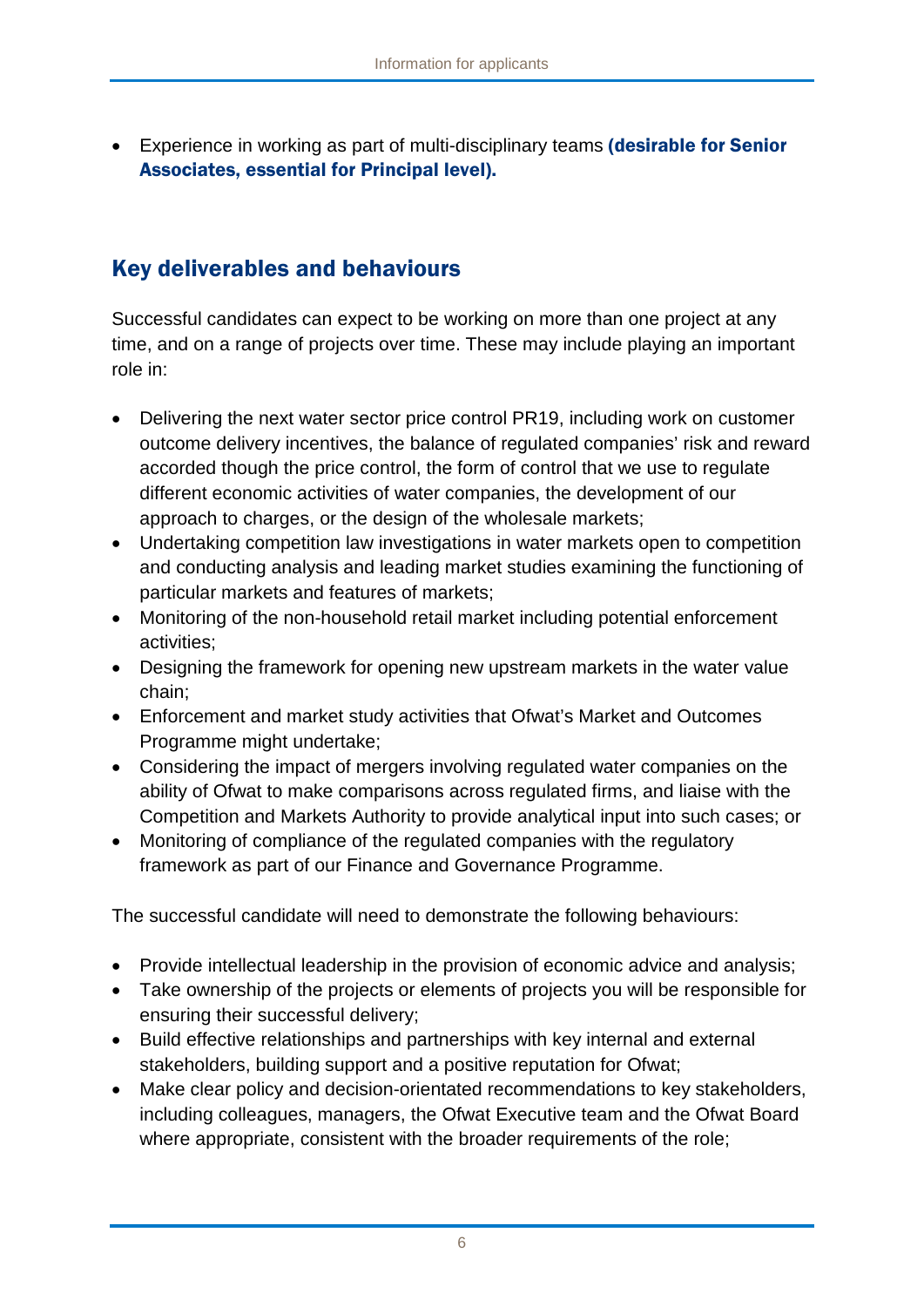- Provide clear communications, tailored to suit the needs of the audience, in an influential, succinct and persuasive manner;
- Provide strong people leadership, through effective communication tools, stakeholder engagement and effective leadership. This could include managing consultants and/or developing junior colleagues as a project manager, line manager or mentor;
- Develop, maintain and foster high standards of professional competence so that your own continuous development is integrated into project delivery;
- Promote a positive image of Ofwat externally when in discussions with partner organisations, stakeholders and outside bodies; and
- Support the matrix management structure through a flexible approach to work.

#### Our expectations for Senior Associates and Principals

We are keen to attract economists at different levels of experience. Successful candidates will join as either Senior Associates or Principals. Both roles will be involved in the same workstreams and will have to have the same basic level of technical economic skills.

In addition, principals are expected to provide greater degree of intellectual leadership, show greater strategic awareness, take on responsibility for the workstream leadership, manage complex and demanding stakeholder relationships, manage teams and mentor colleagues and take part in wider Ofwat leadership team. The candidates for this role will need to demonstrate extensive experience in these areas. Senior associates are expected to show potential in these areas rather than being required to demonstrate the same level of proficiency as Principals.

# Terms and conditions of employment

#### **Contract**

These are permanent appointments.

We also welcome applications from candidates who are interested in secondment opportunities.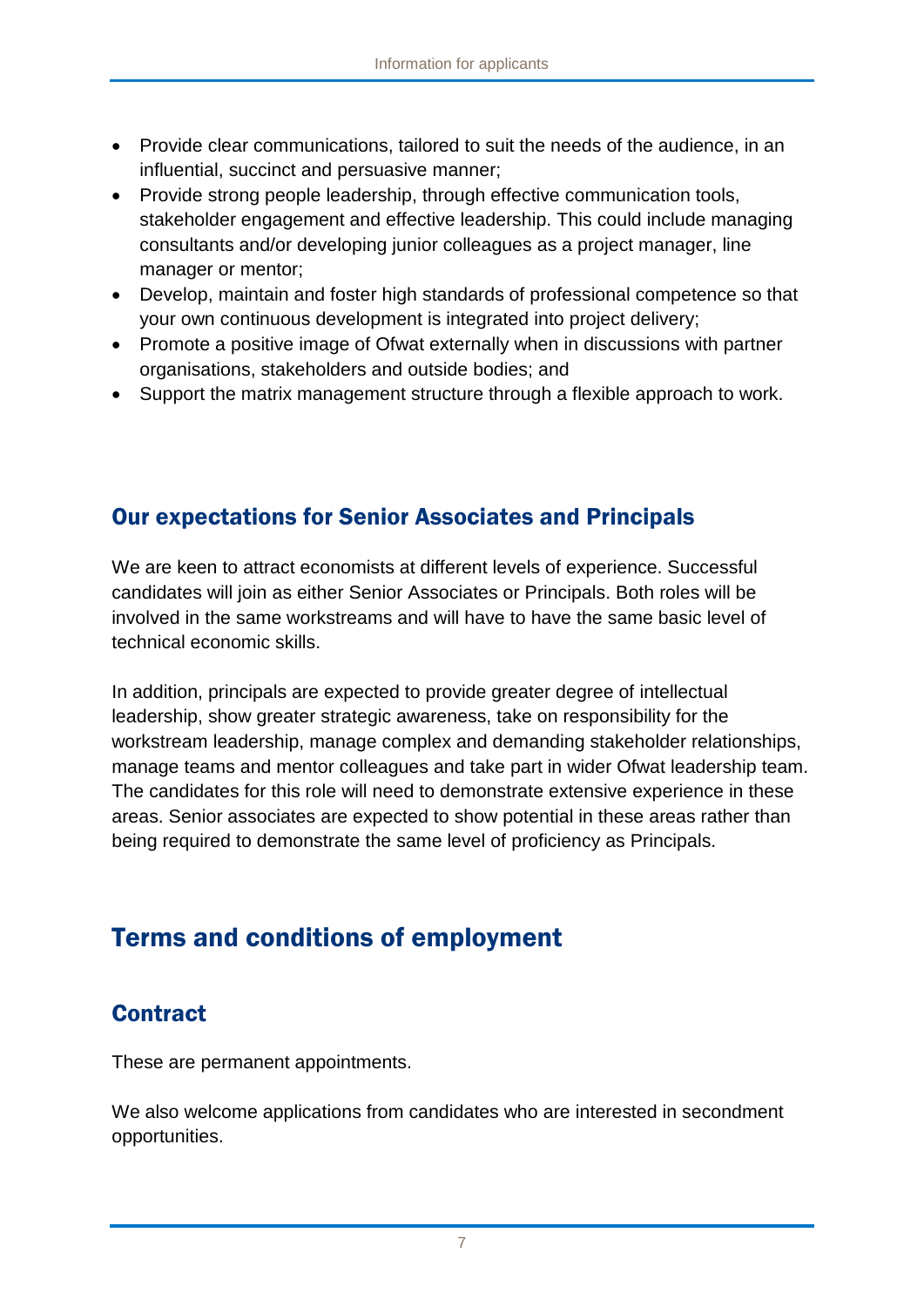## Salary

The salary range for Senior Associates is Band 3 - £32,363 - £48,406. Salaries offered will reflect the candidate's relevant skills and experience required for the post.

The salary range for Principals is Band 4 - £48,407 - £74,042. Salaries offered will reflect the candidate's relevant skills and experience required for the post.

Salary is paid monthly by credit transfer.

Internal and Civil Service candidates already at this job level would normally maintain their existing salary arrangements as this would be classed as a level transfer. If applying for the role as a promotion, these candidates can typically expect to be appointed on a salary at the bottom of the band or a 10% increase to existing salary, whichever is greater.

#### Location

The role will be based in either Birmingham or London. However, it is likely that travel between offices and throughout the UK will be needed to be effective.

## Contracted place of work and taxable expenses

Any person who regularly works more than two days a month in both the Birmingham and London offices, irrespective of their contracted place of work, is considered by HMRC to have two permanent workplaces.

The payment of your rail fare, accommodation or subsistence in this situation attracts tax and National Insurance because you are receiving a benefit.

Ofwat meets the cost of the tax and National Insurance by grossing up your expenses and recovering the net amount through your monthly pay package. But the expenses are classed as taxable earnings, which could impact on any attachment of earnings – for example, student loan repayments, high income child benefit and state benefits.

For further information on taxable expenses, please email [payroll@ofwat.gsi.gov.uk.](mailto:payroll@ofwat.gsi.gov.uk)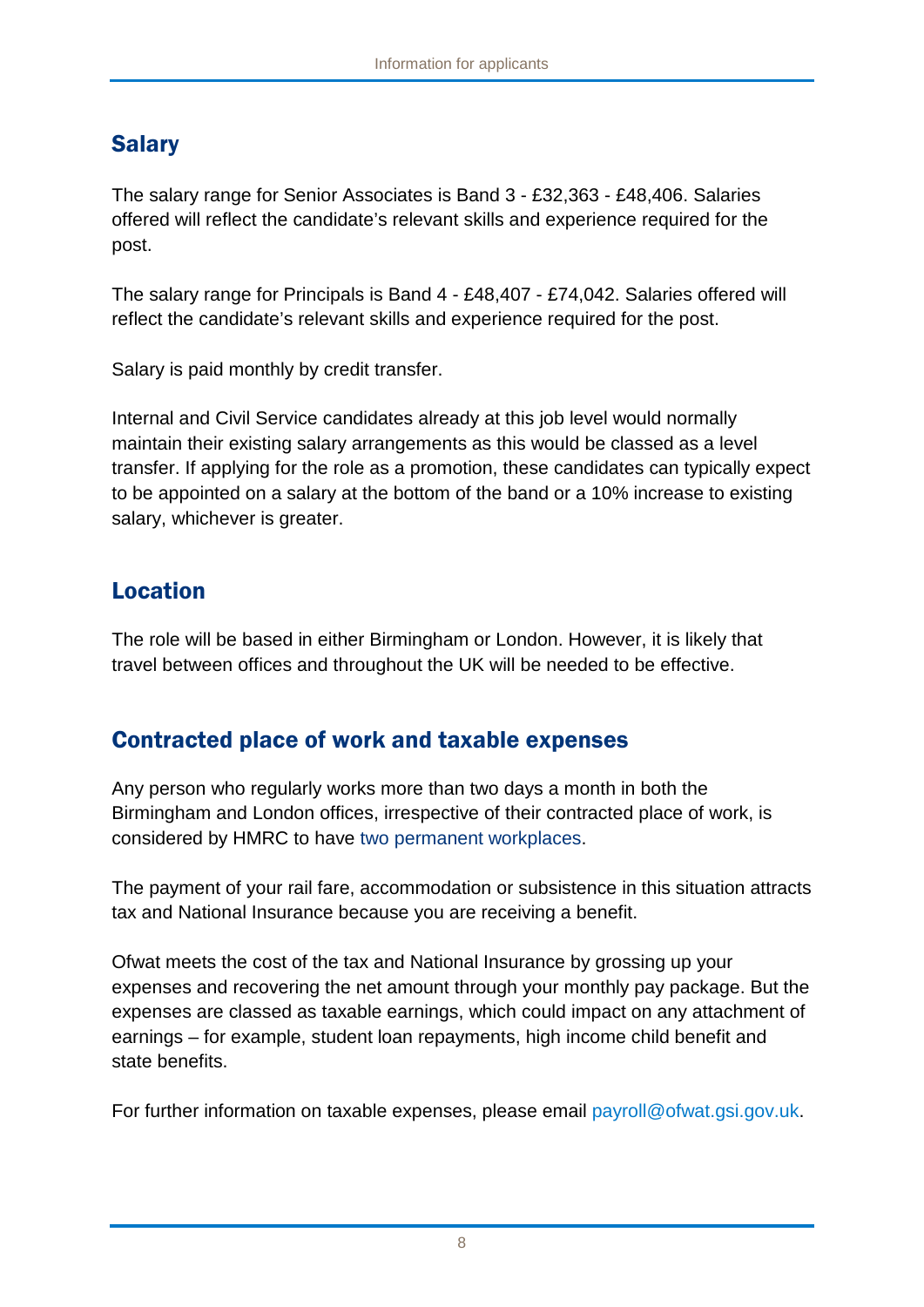#### Hours of work

The successful post holder will be required to work a minimum of 37 hours, excluding lunch breaks. You will be required to work such additional hours as is reasonable and necessary for the efficient performance of your duties.

#### Probation

There is a probationary period of six months for all new entrants. Subject to satisfactory performance, the post holder will be transferred to permanent establishment at the end of their probation.

#### Annual leave

On appointment the post holder will be entitled to 25 days annual leave plus 10½ days' public and privilege holidays a year. Annual leave entitlement will be increased by one day for each year of continuous employment with Ofwat, up to a maximum leave allowance of 30 days.

#### Pension

On appointment, you are eligible to join the Civil Service Pension. The Civil Service offers a choice of defined benefit and stakeholder pensions, giving you the flexibility to choose the pension that suits you best. We offer you a choice of two types of pension.

Alpha: alpha is an occupational pension scheme and provides a defined benefit worked out on a Career Average basis.

From 1 April 2017, employee contributions will be:

| Payband (full-time<br>equivalent basis) |           | Employee contribution<br>rate $(%)$ |
|-----------------------------------------|-----------|-------------------------------------|
| From                                    | Τo        |                                     |
| £0.00                                   | £21,210   | 4.60                                |
| £21,211                                 | £48,471   | 5.45                                |
| £48,472                                 | £150,000  | 7.35                                |
| £150,001                                | and above | 8.05                                |

From 1 April 2017, employer contributions will be: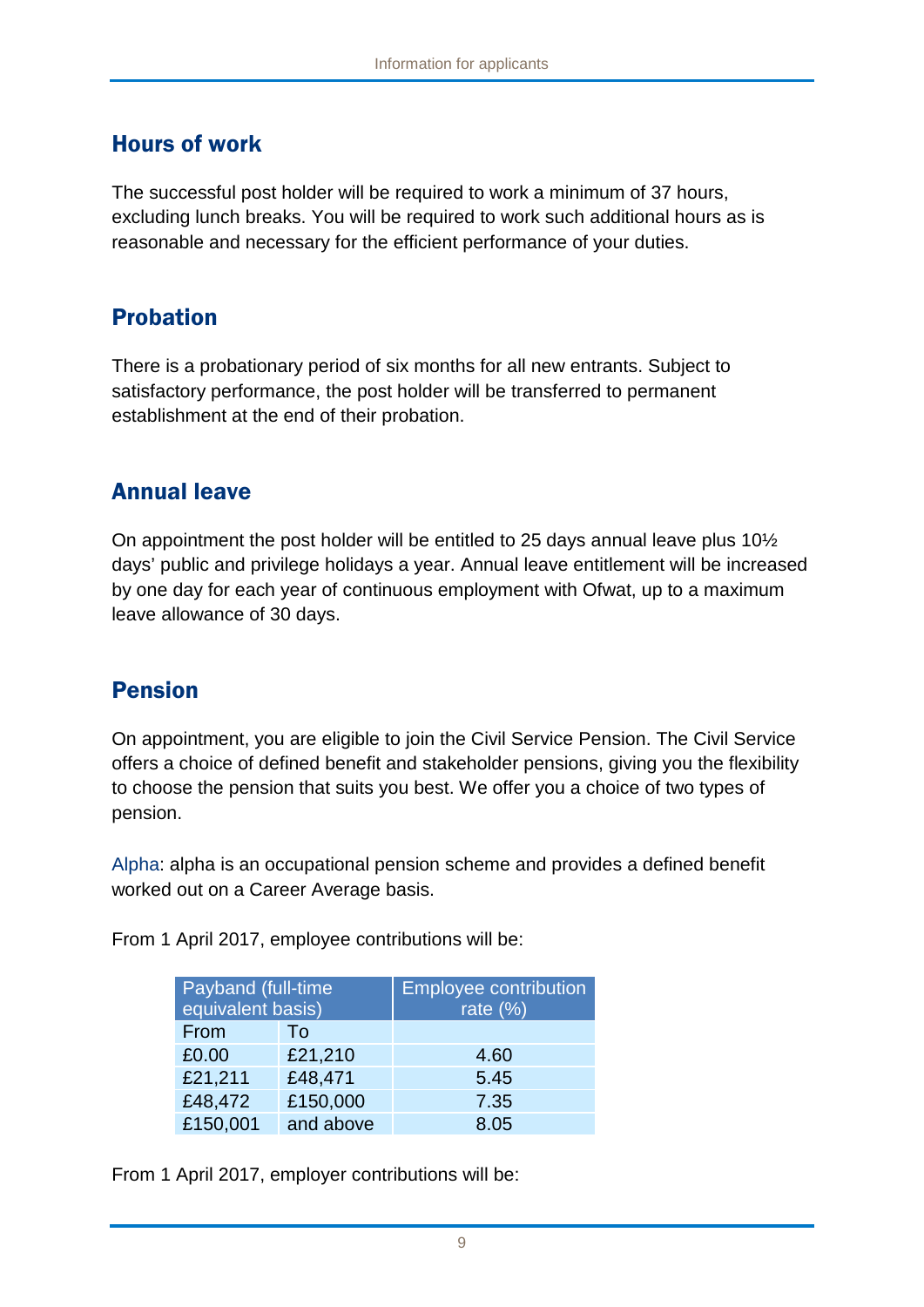| Payband (full-time<br>equivalent basis) |           | <b>Employer</b><br>contribution rate (%) |
|-----------------------------------------|-----------|------------------------------------------|
| From                                    | To        |                                          |
| £0.00                                   | £22,500   | 20                                       |
| £22,501                                 | £45,000   | 20.9                                     |
| £45,001                                 | £75,000   | 22.1                                     |
| £75,001                                 | and above | 24.5                                     |

Partnership: this is a stakeholder pension with a contribution from Ofwat. How much we pay is based on your age. We pay this regardless of whether you choose to contribute anything. You do not have to contribute but, if you do, we will also match your contributions up to 3% of your pensionable earnings. The contributions are in addition to the age-related contribution mentioned above.

To learn more about the Civil Service Pension schemes, please follow the link <http://www.civilservicepensionscheme.org.uk/>

## Ofwat benefits

We also offer a range of additional benefits. These include:

- access to our package of benefits via our 'Rewards on Tap' scheme. This is a voluntary benefits scheme where staff have access to exclusive discounts on a range of goods and services such as retail outlets, theatre tickets, holidays, insurance and gym membership;
- childcare voucher scheme;
- cycle-to-work scheme;
- season ticket loan for travel between home and office;
- flexible working arrangements:
- fees paid for membership of relevant professional bodies;
- regular professional development;
- health and wellbeing initiatives; and
- free eye tests and contribution towards lenses/spectacles for VDU users, if appropriate.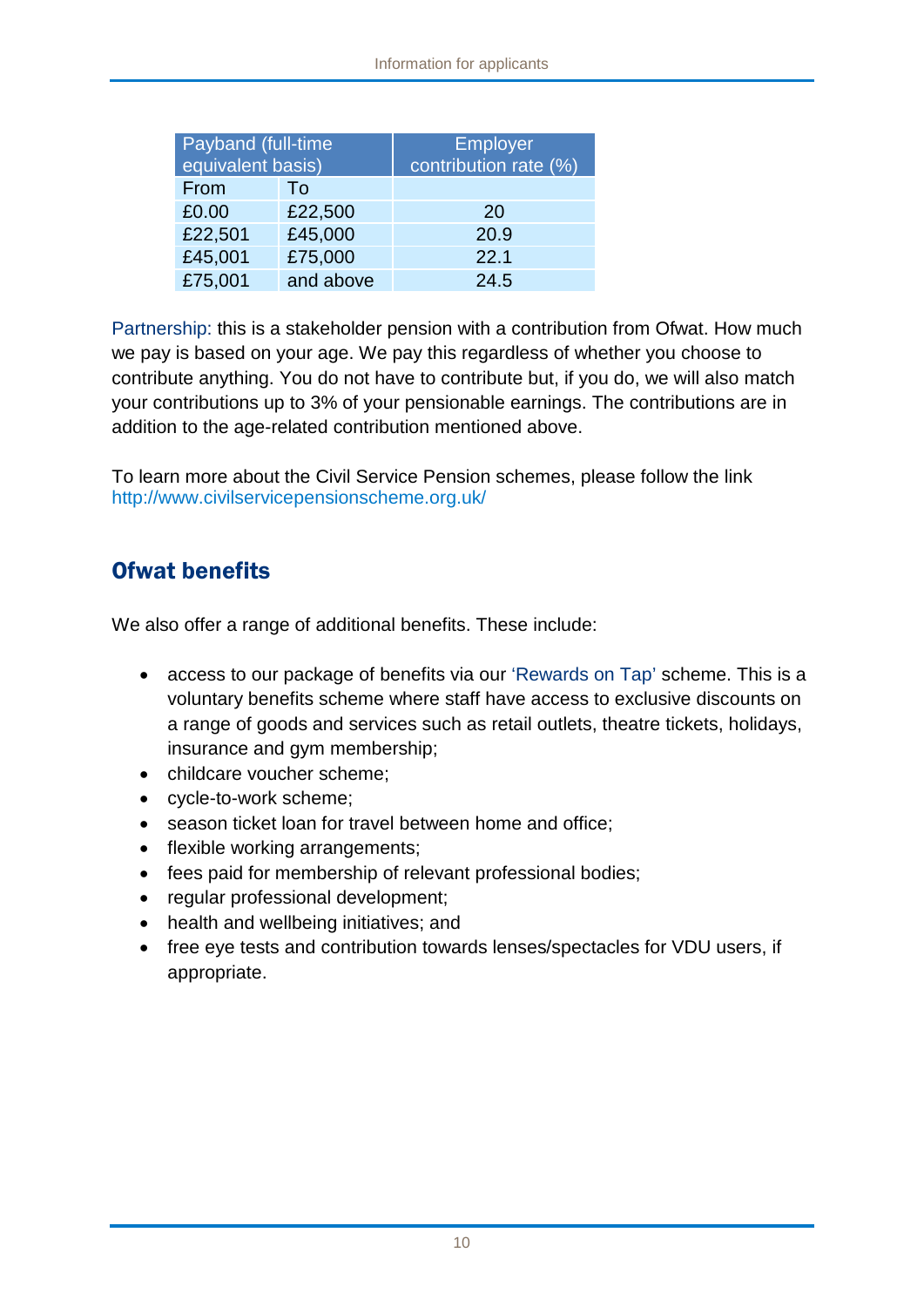## Further information

#### Security clearance

Any offer of appointment will be subject to satisfactory completion of security and pre-employment checks. Further information about the security checking procedure is available on request.

#### Nationality and immigration control

This post is open to nationals of states within the British Commonwealth and the European Economic Area (EEA) and certain members of their families. There must be no employment restriction or time limit on your permitted stay in the UK.

If you would like further information on Nationality and Immigration Control, please email us at [people@ofwat.gsi.gov.uk.](mailto:hr@ofwat.gsi.gov.uk)

#### Stocks or shares

Because of the nature of the information you will come into contact with and the need to be wholly independent of the water sector in England and Wales, you and your family (including your spouse or civil partner and any children or step-children under the age of 18 who still live at home, or any other member of your household) will be precluded from owning, purchasing or dealing in the shares of the water companies and their holding companies.

#### How to apply

Applications should include a:

- curriculum vitae (CV);
- **covering letter** or supporting statement that outlines the contribution you can make to Ofwat, including how you feel you meet our professional requirements and demonstrate behaviours outlined in our competency framework;
- completed CV supplement form; and
- completed **diversity monitoring form**. This form is not mandatory.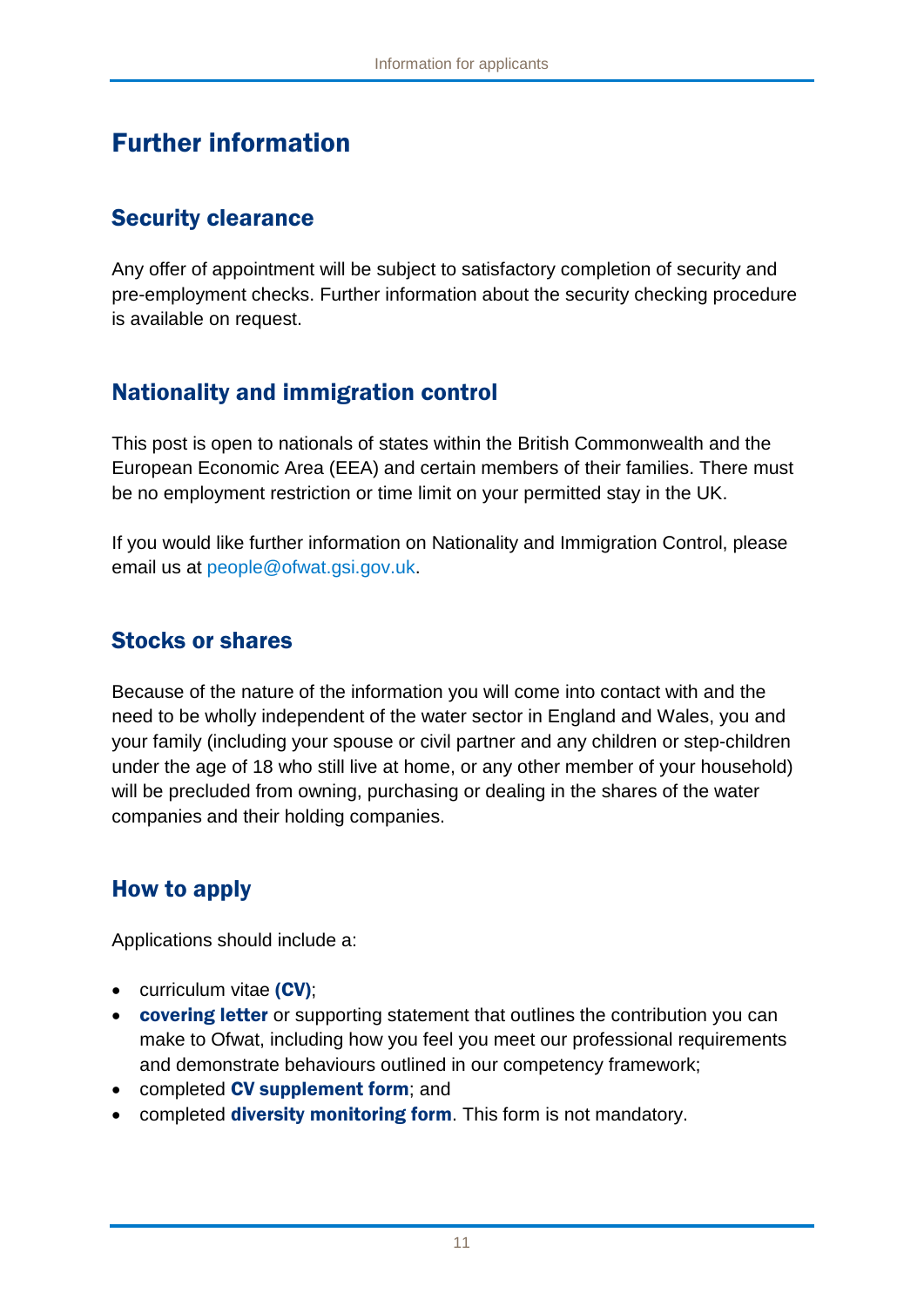Please email your CV and supporting documents to [recruitment@ofwat.gsi.gov.uk](mailto:recruitment@ofwat.gsi.gov.uk) by the closing date.

If you are unable to make an electronic application, you may submit your application on paper. Please contact us to find out how.

#### Selection timetable

| Closing date   | 24 November, 2017 @ 5:00PM |
|----------------|----------------------------|
| Sifting        | 27 and 28 November         |
| Interview date | w/c 4 December 2017        |

If you have any queries about any aspect of this role or selection process, please email [recruitment@ofwat.gsi.gov.uk](mailto:recruitment@ofwat.gsi.gov.uk)

#### Expenses

We will refund travelling costs at the rate of standard rail fare for the journey or motor mileage rates (cars: 25p per mile).

Please note that proof of purchase will be required for all public transport expenses.

We cannot refund expenses for travel into the UK. If you have to stay overnight, please contact [recruitment@ofwat.gsi.gov.uk](mailto:recruitment@ofwat.gsi.gov.uk) for further details.

#### Data protection

We will use your application only to inform the selection process, after which we will destroy it. If you are successful, it will form the basis of your personal record with us and we will store it in manual and electronic files.

We will hold any data about you in completely secure conditions, with restricted access. Information in statistical form on present and former employees is given to appropriate outside bodies.

We will include data that you provide on the diversity monitoring form in a general database for statistical monitoring purposes only, enabling us to monitor the effectiveness of our policy on equal opportunities in employment. Individuals will not be identified by name.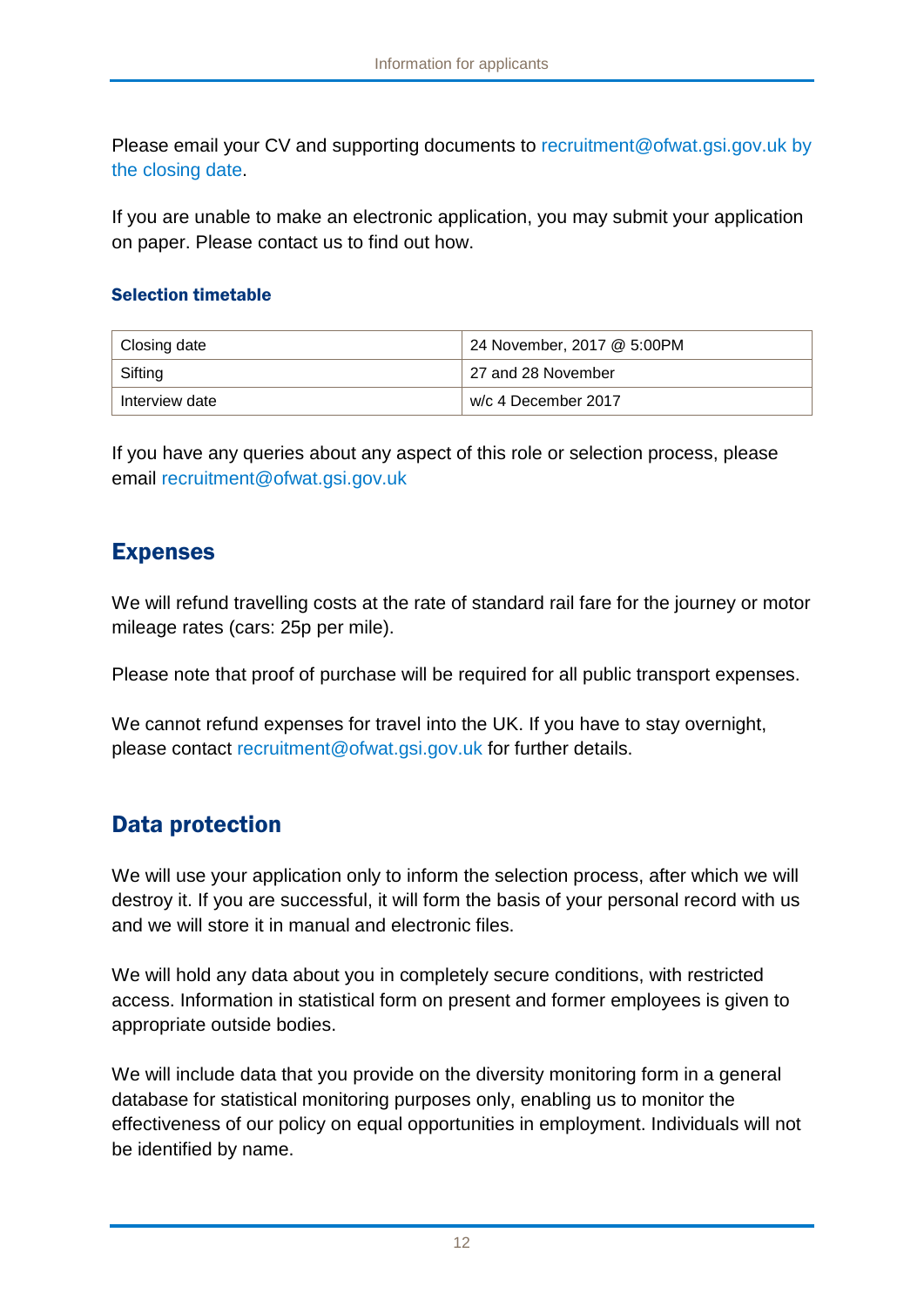We shall consider that, by applying for this role, you are giving your consent to the processing of your data in the ways described above.

## **Diversity**

Ofwat aims to be an equal opportunities employer. We intend to make sure that there is equality of opportunity and fair treatment for all irrespective of:

- age;
- disability;
- gender reassignment;
- marriage and civil partnership status;
- pregnancy and maternity;
- race, religion or belief; or
- sex or sexual orientation.

We would like to assure you that we will treat the information you provide on the diversity monitoring form in the strictest confidence and only use it to help us monitor appropriate equal opportunities policies. This information plays no part in our selection process.

## Investors in People (IIP)

Ofwat has IIP accreditation which reflects good management practices throughout our organisation, including in business planning, individual objective setting, learning and development opportunities, as well as continuous constructive feedback through our delivery and development conversations approach to performance management.

## Complaints procedure

The process of recruitment and assessment embraces the principles of fair and open competition and best practice. The first is to maintain the principle of selection for appointment to the Civil Service on merit on the basis of fair and open competition as outlined in the [Civil Service Recruitment Principles.](http://civilservicecommission.independent.gov.uk/wp-content/uploads/2012/03/RECRUITMENT-PRINCIPLES-December-2014.pdf) The second is to promote an understanding of the [Civil Service Code](http://resources.civilservice.gov.uk/wp-content/uploads/2011/09/civil-service-code-2010.pdf) which sets out the constitutional framework in which all civil servants work and the values they are expected to uphold, and to hear and determine appeals made under it.